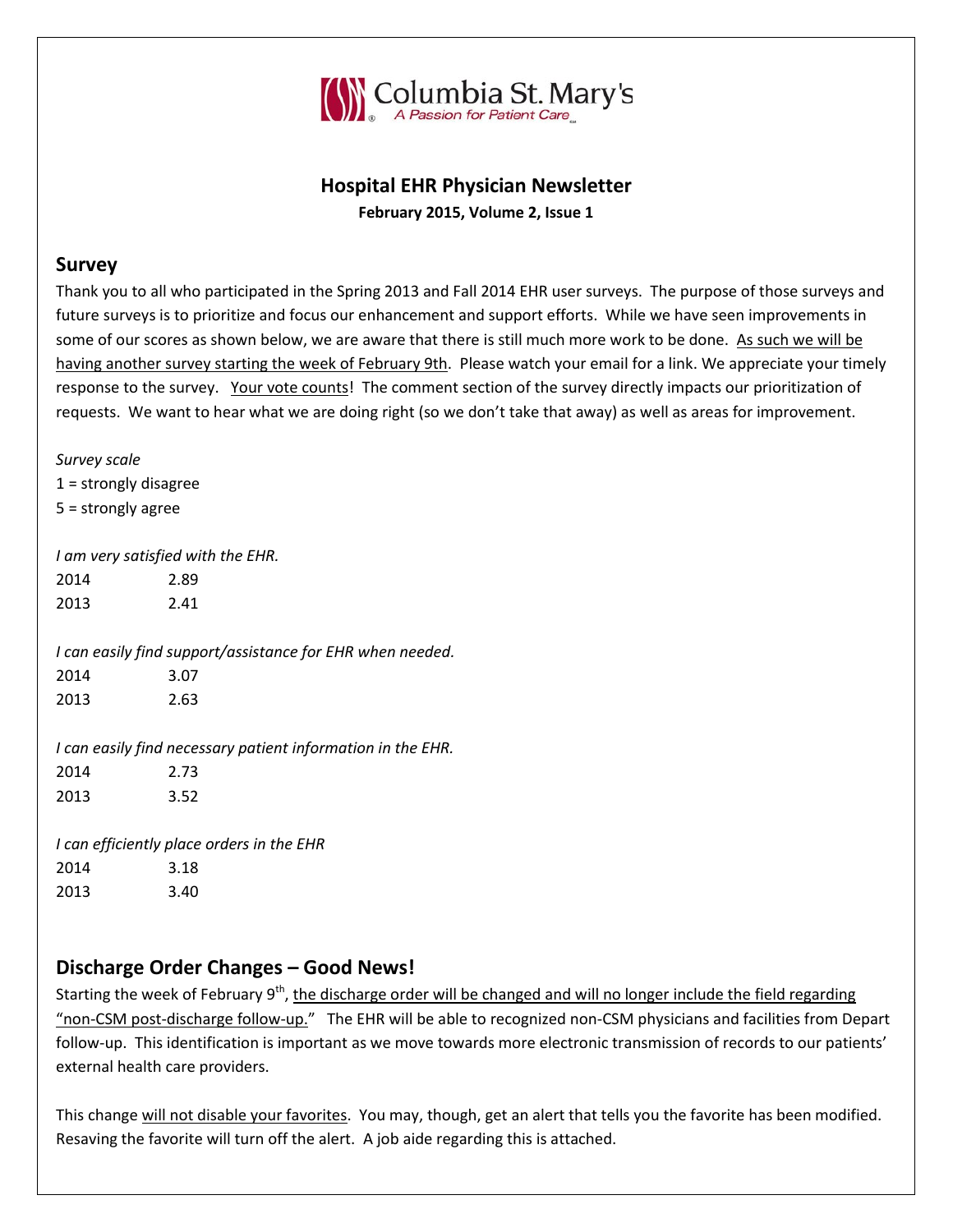## **Reminder – Accurate Depart Follow-up information is critical to a safe patient discharge**

Physicians and other providers who recommend or schedule follow-up for patients have the responsibility to enter this information directly into Depart follow-up prior to patient discharge. In addition, case management populates depart follow-up with nursing home and home care organizations as well as any provider appointments that they schedule for patients. Accurate completion of follow-up is critical to safe patient discharges. It is helpful to both patients and postdischarge health care providers.

#### **PowerNote Mandate Reminder**

Since January 11th, at Ozaukee and Riverwoods, CSM has required that all documentation by physicians and mid-level providers be paperless. This same mandate starts on the Milwaukee campus on February 16th. Sacred Heart is not in scope for this mandate at this time.

You may continue to use dictation where applicable, but use of paper forms and hand written progress notes is prohibited.

If you need help using PowerNote more efficiently, please make use of the following resources.

- Clinical Informatics, Mon Fri, 8am to 4pm. Call via campus Vocera number and ask for "EHR Support."
- Outside of these scheduled support hours, for urgent assistance, the Hospitalist team is also willing to provide colleague to colleague assistance.

The benefits of transitioning from paper documentation are many, including:

- Improved access to patient information across any CSM facility where our patients receive care
- Improved safety and quality through more integrated communication between physicians and other caregivers

### **History and Physical Update with autotext available 2-10-15**

To better support the paperless mandate, we have created a system shared autotext for use with updating History and Physicals that have been performed within the prior 30 days. This "dot" autotext feature works with both dictated and PowerNote H+Ps and will be available on 2-10-15.



.Updatechanges\* = "After examination of the patient and review of the history and physical, the following changes have been noted in the patient's condition."

.Updatestable\* = "I have examined the patient and reviewed the history and physical. There appear to be no significant changes in the patient's current medical status."

If you are not familiar with use of autotext, a job aide will soon be posted on DocPort. You can also contact our Clinical Informatics EHR support team for assistance.